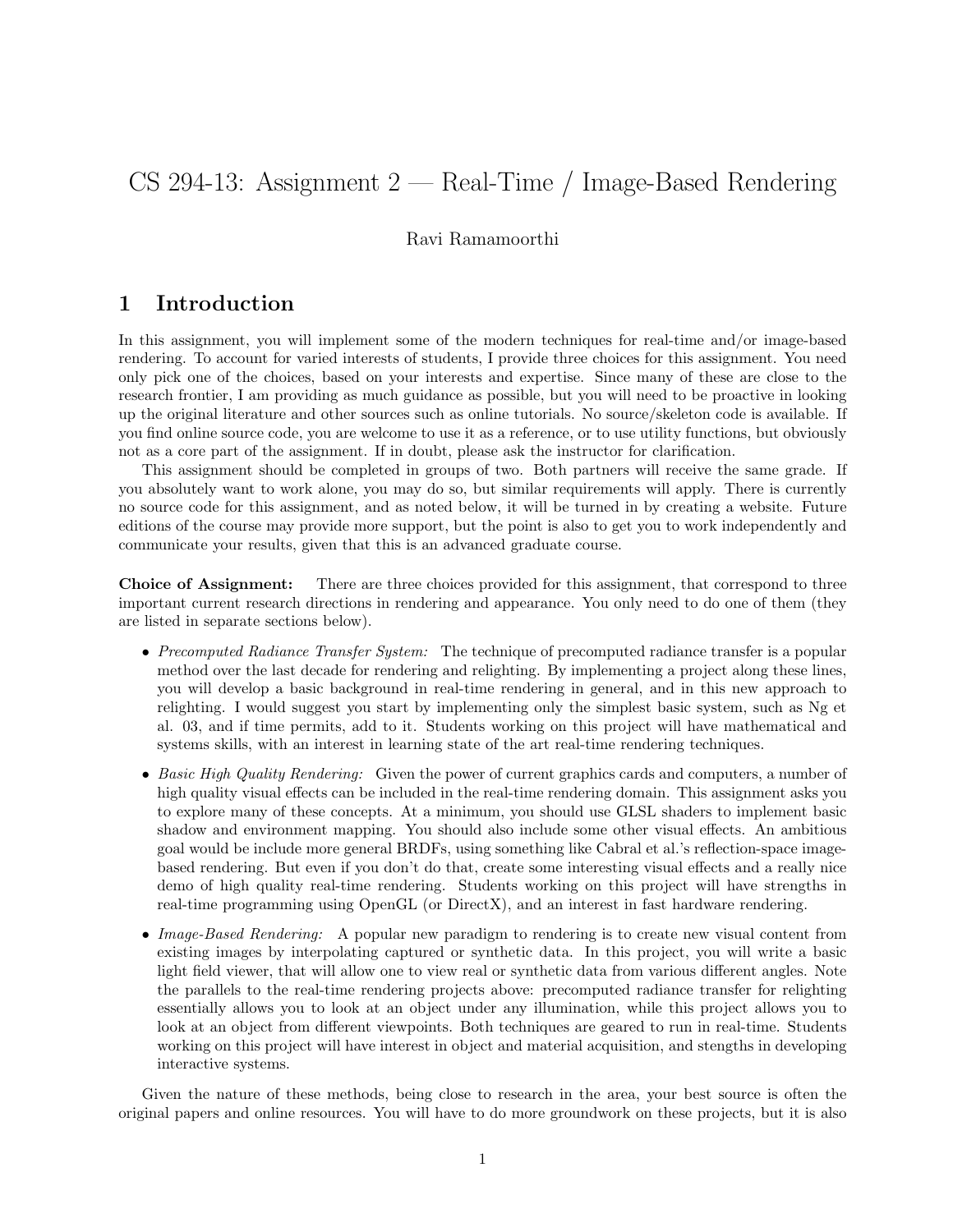a good preparation for the state of the art research in the area. Choose which of the three projects above you want, based on your group's strengths and interests. They are described in more detail below.

## 2 Submitting the Assignment and Logistics

Since one of the goals of preparing for research is to also communicate clearly, the assignment must be turned in either by submitting a PDF by e-mail to the instructor (as you would a scientific paper), or by creating a website and sending a pointer to it. Since part of your results will involve interactive effects, we will also schedule individual demonstrations with groups to demo your system in action. If you want, you can also create a video from screen-captures of your system, available from your website (as you would for a paper), but this is not required.

Document your results properly, showing the various types of scenes your method can handle. Explain any interesting algorithmic aspects. It is likely you will need to create some test scenes; there are a number of resources available on the web for interesting geometric models and scenes that have been used in previous papers.

Failure to fully document the results of the program will likely lead to unhappiness from me. Be honest, and note what works and what doesn't; this will be the most fun, and make the assignment easiest to grade. Some part of the grade will be reserved for the clarity of the writeup.

If you make a website, do not modify it after the due date. In either case, please include links to the source code and executable, and again do not modify them after the due date.

Support: Feel free to contact me regarding questions. You may also use the course newsgroup. There is no code framework provided for this assignment. You are welcome (and encouraged) to look at online code sources and the original literature, and even the code as a reference, or to create utility functions. Obviously, you cannot copy code from elsewhere for a core part of the assignment though; ask me if there are any questions.

# 3 Precomputed Radiance Transfer and Relighting

Recently, a body of work known as precomputed radiance transfer, or precomputation-based relighting, has become a popular technique for real-time rendering in varying illumination, and recently also viewpoint for dynamic scenes. Good references are the seminal papers by Sloan, Kautz and Snyder in SIGGRAPH 02, and Ng, Ramamoorthi, Hanrahan in SIGGRAPH 03. A good historical source, that also surveys some of the previous work in image relighting, is a survey I recently wrote on precomputation-based rendering (available on both my website, and on the publisher's. I can also give you a spare copy of the book if you ask me quickly enough). In this context, I also encourage you to read some of the earliest work, such as Nimeroff et al. 94, "Efficient Re-Rendering of Naturally Illuminated Environments", EuroGraphics Workshop on Rendering, and Dorsey et al. 95, "Interactive Design of Complex Time-Depending Lighting", IEEE Computer Graphics and Applications, 1995.

The basic idea of precomputation-based methods is based on linearity of light transport. You precompute solutions for different light sources and then linearly combine them in some quick way. Ideally, you would implement a basic PRT system, at least along the lines of Ng et al. 03, and maybe some of the further work like Wang et al. 04 or Ng et al. 04. However, this is difficult in the short time available, so I stratify the various tasks below:

#### 3.1 Basic Relighting from a few Point Lights

First, implement a very basic relighting system. Consider a scene with a fixed viewpoint (this is essentially the approach taken in Ng et al. 03). You can use your raytracer from the first assignment (or any other method, including a publicly available rendering system) to create images from a number of different properly chosen light source locations. For compatibility with later parts of the assignment, choose (say) 20 or so light source directions, which are directional lights, These could be uniformly distributed on the sphere, or chosen in such a way as to create interesting visual effects in your scene. Implement a simple visual system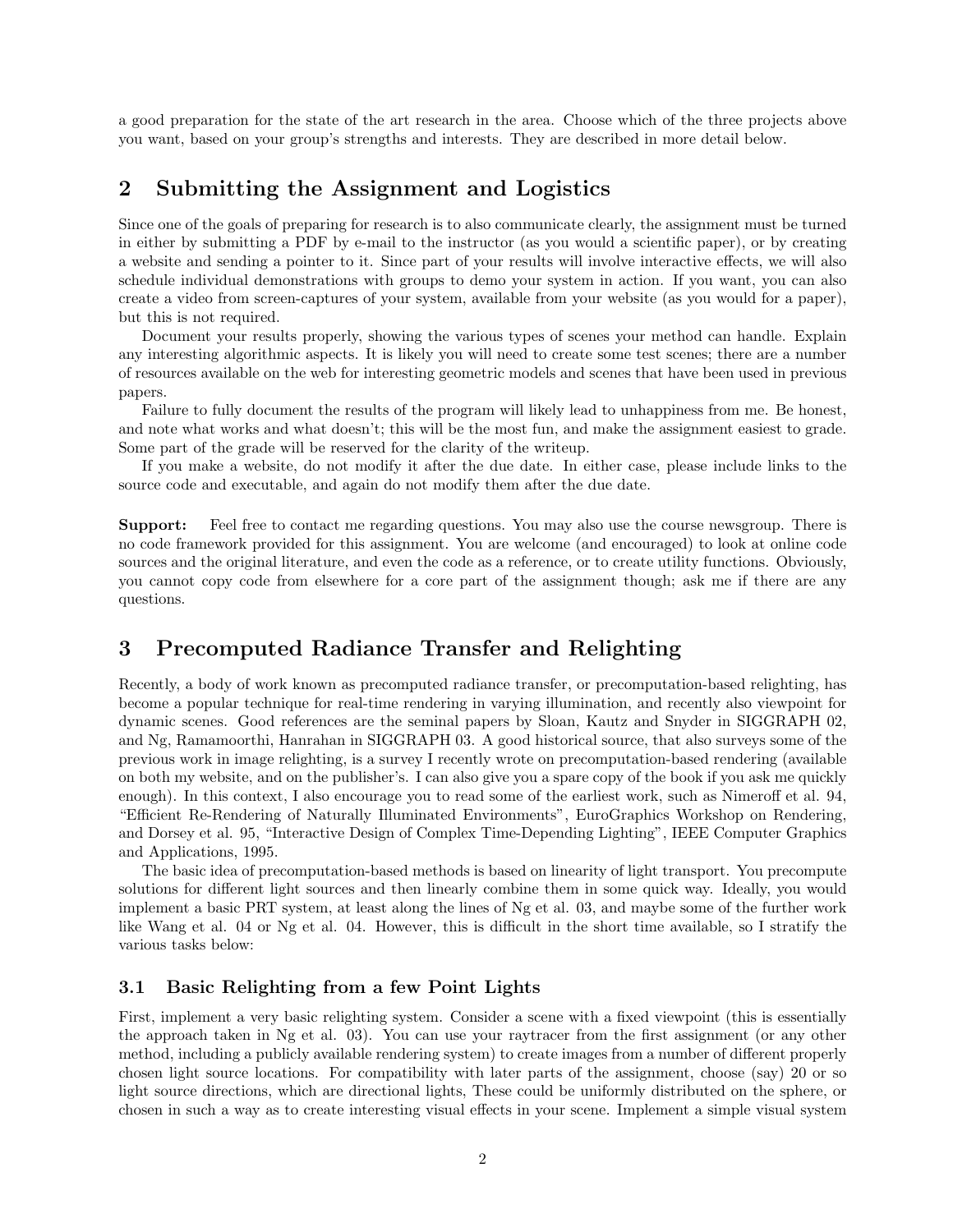that allows you to change the intensities (and possibly colors) of these lights and re-renders the scene in real-time. This is done simply by linearly combining the source images, based on the light source intensities. This system provides a basic framework for interactive lighting design of images.

Similar to Ng et al. 03, you could also make the computations on vertices of a diffuse mesh, allowing you to visualize a Lambertian model in simple OpenGL, where you can also change viewpoint. Do this last part (vertex computation and meshes) before the other components, only if it is relatively straightforward.

#### 3.2 Image-Based Lighting

The next step is to consider image-based environment lighting, as for example in Sloan et al. 02 and Ng et al. 03. Environment maps are now very common, and high-dynamic range lighting environments are available from a number of websites, like Paul Debevec's. You could also try painting your own. A common representation is a cubemap, where the sphere is projected onto 6 faces of a cube that are unwrapped.

Ng et al. 03 used cubemaps with resolutions up to  $6 \times 64 \times 64$ . However, the larger resolutions will make your system harder to build, and so I recommend starting small, with say resolutions of  $6 \times 16 \times 16$ , and perhaps images of size  $256 \times 256$ . Actually, if you implemented the vertex-based method above, you could try very small geometric meshes of about 10,000 triangles. Note that a cubemap resolution of  $6 \times 16 \times 16$  is still 1536 images and the rendering precomputation could be slow. You may want to turn off global illumination in your ray tracer, and just do direct lighting, that could be much faster (it effectively reduces to visibility computations by tracing rays). If speed is still a concern, you could also try implementing the hardware rasterization approach in Ng et al. 03, where you go to each vertex or pixel, and rasterize the model to get visibility over the cubemap.

You now have a full light transport matrix. Assuming an image resolution of  $256 \times 256$  and light resolution of 1536, this is about 100 million entities. This is still small enough that a floating point version could fit in main memory, but it quickly becomes intractable as you scale up cubemap and image resolution. You can see what rendering speeds you get without compression. It will likely not be real-time, but may be a few seconds for modern computers with low resolutions.

Note that you will likely want to implement something to manipulate the environment map lighting, most commonly by rotation, but you could also simply translate it along the cubemap. This will allow new lightings to be created, which shows the power of the method for relighting.

#### 3.3 Wavelet and other Transforms

Your next task is to wavelet transform the transport matrix along its rows (i.e. along the lighting cubemap) as in Ng et al. 03. You can use the simple Haar wavelet for this purpose. You can also wavelet transform the lighting and choose only the first 100 or 200 terms, making the transport-lighting dot product tractable. See if you can achieve real-time framerates with this, and do some experimentation. Be careful to program the inner loop in a memory-coherent way for maximal efficiency. Having got this far, you can play with increasing resolutions, and using dithering/quantization, as well as truncating elements of the transport matrix to 0 as in Ng et al. 03.

If you complete the assignment so far, you may also want to try using low-order spherical harmonics instead, and compare wavelets and spherical harmonics. See if you can reproduce the types of graphs and comparisons made in Ng et al. 03. More ambitious groups may want to implement some of the methods in Sloan et al. 02, to produce real-time demos of the type one would want in video games. Even more ambitious extra credits are to do all-frequency lighting and view manipulation along the lines of Wang et al. In any event, if you go beyond the base requirements of the assignment, extra credit will be available.

Note that a key component of this assignment is the final demo of relighting with complex shadowing and/or global illumination effects. Noting which of the stages above you were able to complete, and the quality of the final demo will be important factors in grading.

# 4 Basic High Quality Rendering

The purpose of this project is to develop an understanding of the basics of modern high quality rendering. Towards this end, you will implement a basic program, likely using GLSL shaders, and including environment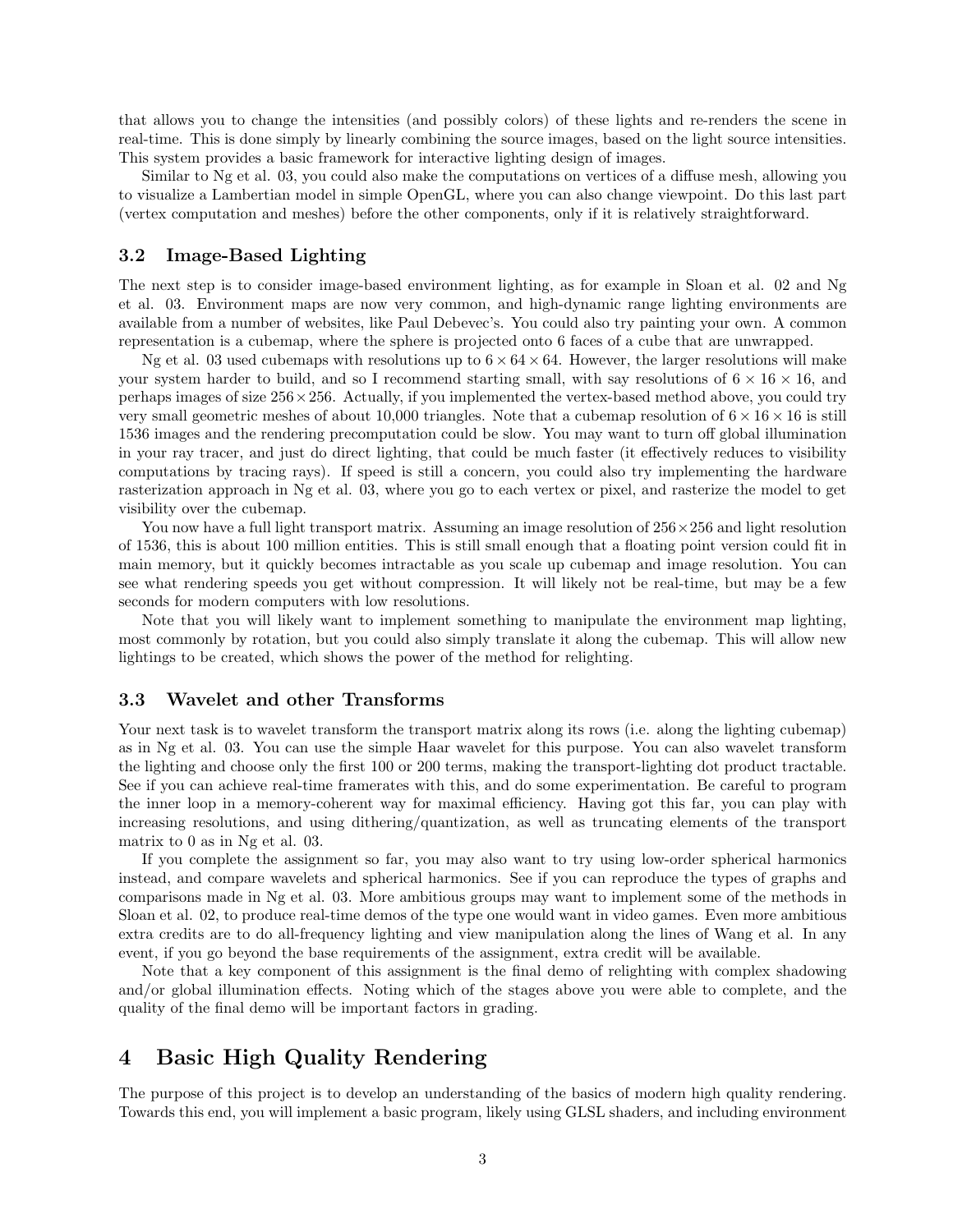and shadow mapping. The instructions in this assignment are relatively brief; perhaps more detailed step-bysteps will be provided in a future instantiation of the course. The best source of more detailed instructions is probably online tutorials and user manuals (such as for GLSL). Note that you can probably find source code online to implement many of the core components of this (or any other) project. While you may look at that as a reference, do not directly copy it (when in doubt if a code segment is a core component or a utility aspect you can use, please ask).

### 4.1 GLSL Shaders

Modern graphics cards include the capability of developing vertex and fragment shaders, that provide control over various aspects of the graphics pipeline. They are therefore a key element to implement various high quality rendering effects. Shader development has undergone several iterations, including Cg and HLSL. However, they are now a core component of OpenGL 2.0 documented in the OpenGL red book with a GLSL (GL shading language) available. Your first task is to get basic GLSL programmable shaders working, based on the documentation in the red book and other online sources. Demonstrate a simple basic program that uses shaders to do something interesting, that may be more difficult or impossible in the standard OpenGL pipeline.

### 4.2 Shadow Mapping

Next, you will implement a common shadowing technique known as shadow mapping. The scene is first rendered from the light source, with depth values stored. There are special OpenGL GL DEPTH COMPONENT specifications for these depths. This scene is then rendered from the camera, with depth values projected back to the light and compared to determine shadowing. The exact details of the technique can be found in many textbooks and online tutorials. The key issues are to set up the projection matrices correctly to project back to the light, and execute the right programs. You can implement this with GLSL shaders, or on graphics cards that support many of the SGI shadow extensions. Try to implement percentage-closer filtering for antialiasing (the basic idea dates back to Reeves Salesin Cook from SIGGRAPH 87). By applying this properly, you can also simulate penumbrae from soft shadows.

### 4.3 Environment Mapping

The other technique you need to implement is environment mapping. This gives the effects of mirror reflections from image-based lighting. For each point on the surface, you look up the surface normal and view direction, reflect the view about the normal, and use that to index into the lighting. The indexing is simply a texture lookup into the environment cube map. This should be relatively straightforward to program using GLSL shaders, although there are also techniques to do so using standard OpenGL. With shadow and environment mapping, you should be able to make nice images with complex lighting and shadows. Note that environment-mapped shadows are a challenging problem, so you may want to pick the brightest lights in the environment for shadow mapping.

### 4.4 Add-Ons

Besides the basic requirements above, you need to implement at least one add-on. The most natural example could be in environment mapping, where besides mirror reflections, you consider diffuse and Phong Shading. You may also want to look at Heidrich et al. SIGGRAPH 99, "Realistic Hardware-Accelerated Shading and Lighting"for some ideas on interesting things you could do (many of the methods there could be implemented more simply than in the paper, using programmable shaders).

As described by Heidrich et al., and earlier in Miller and Hoffman, diffuse shading simply involves convolving your environment map with the Lambertian shading function (a cosine over the upper hemisphere). This diffuse map can then be looked up directly using the surface normal. For an easier procedural technique, read Ramamoorthi and Hanrahan, SIGGRAPH 01, "An Efficient Representation for Irradiance Environment Maps". For the specular, you instead convolve with the Phong filter, and look up based on the reflected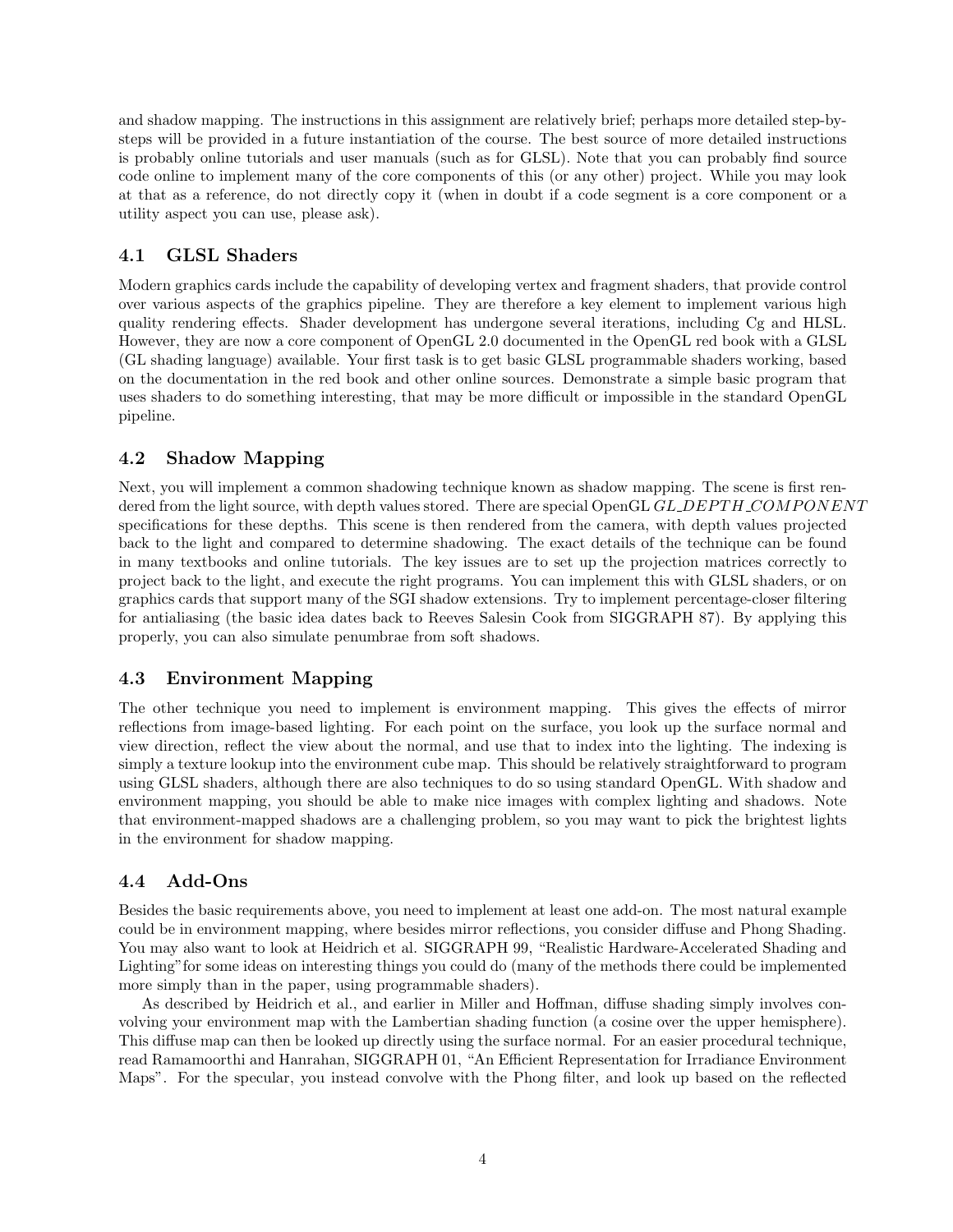direction. More ambitious projects may want to implement general BRDFs, using Cabral et al. 99, "Reflection Space Image Based Rendering" or Ramamoorthi and Hanrahan 02, "Frequency Space Environment Map Rendering".

With shadow maps, there is wide literature on various enhancements possible, including perspective shadow maps, adaptive shadow maps and so on. There are also various soft shadow mapping techniques that can "fake" shadows from an area light. If you are interested, talk to the instructor.

A number of other possibilities for add-ons also exist. In any event, the final goal is a high-quality real-time rendering demo that shows object(s) with a variety of visual effects being created.

## 5 Image-Based Rendering: Light Field Viewer

Image-Based Rendering is an exciting new area of computer graphics. Instead of rendering synthetic images from "scratch", one uses acquired or rendered images as inputs, interpolating between them to render intermediate views. In this project, you will implement a viewer for one of the first image-based rendering techniques, Light Field Rendering by Levoy and Hanrahan in SIGGRAPH 96. This paper is very similar to The Lumigraph by Gortler et al., also in SIGGRAPH 96, but the former paper is conceptually cleaner. The idea is to write a light field viewer for light field datasets. Useful resources will be the datasets available at the Stanford graphics lab website (look at both the old and new data), as well as in other places.

You can also use a raytracer or your path tracer to render synthetic datasets, which can then be more tightly coupled to your viewer. In the initial phase, this may be the preferred method of choice, since the Stanford lif files may require VQ decompression to be implemented in order to read. It is easy to simply render images from multiple viewpoints one at a time. Of course, eventually you will want to use datasets with acquired light field data, captured as actual images. (note that rendering images from multiple views as a precomputation is very similar to the multiple light images that will need to be rendered for the precomputed radiance transfer project. Indeed, similar compression methods can also be used).

Textual material of interest is the original paper, and the image-based modeling and rendering course notes from SIGGRAPH over the years. You may also look for a reference at the light field viewers and code at the Stanford graphics lab website, though of course you cannot copy directly.

#### 5.1 Basics

In its simplest 2-plane parameterization form, a "ray" in a light field is given by its intersection on two planes. Therefore, to render an image, for each ray, one needs to look up the appropriate light field element, based on intersections of the ray with the two planes. There are of course more effective hardware texture-mapping based approaches, some of which are discussed in the original papers, that you may want to think about (but this is not required).

When you find the intersection of the ray with the two planes, make sure to account for if the ray intersects outside the valid regions or behind the viewer (in these cases, the source light field has no data, and the pixel is simply set to the background color). Once you find the intersection, experiment with finding the closest sample, as well as bilinear and quadrilinear interpolation. Which works best?

As a simple basic test, you may want to render your own light fields at low resolution, and compare with direct hardware rendering of objects, to make sure the basic mechanism is working.

#### 5.2 Input Data and Light Field Viewer

Your basic light field viewer will read a source input file and draw the light field. At this time, we don't specify a particular file format for the inputs, but you may want to be compatible with common datasets such as the Stanford light field archive. The elements of the parameters file are:

- Resolution: The first line could have the resolution in u v s t, for example 16 16 256 256.
- Area of light field slice: This should tell you the locations of where the uv and st planes are respectively. The line could have the form:  $uv_x^1$   $uv_y^1$   $uv_z^1$   $uv_y^1$   $uv_y^1$ , where the superscript 1 stands for the first corner of the uv plane, and subscripts stand for  $x,y,z$  and possibly w homogeneous coordinate. p and q